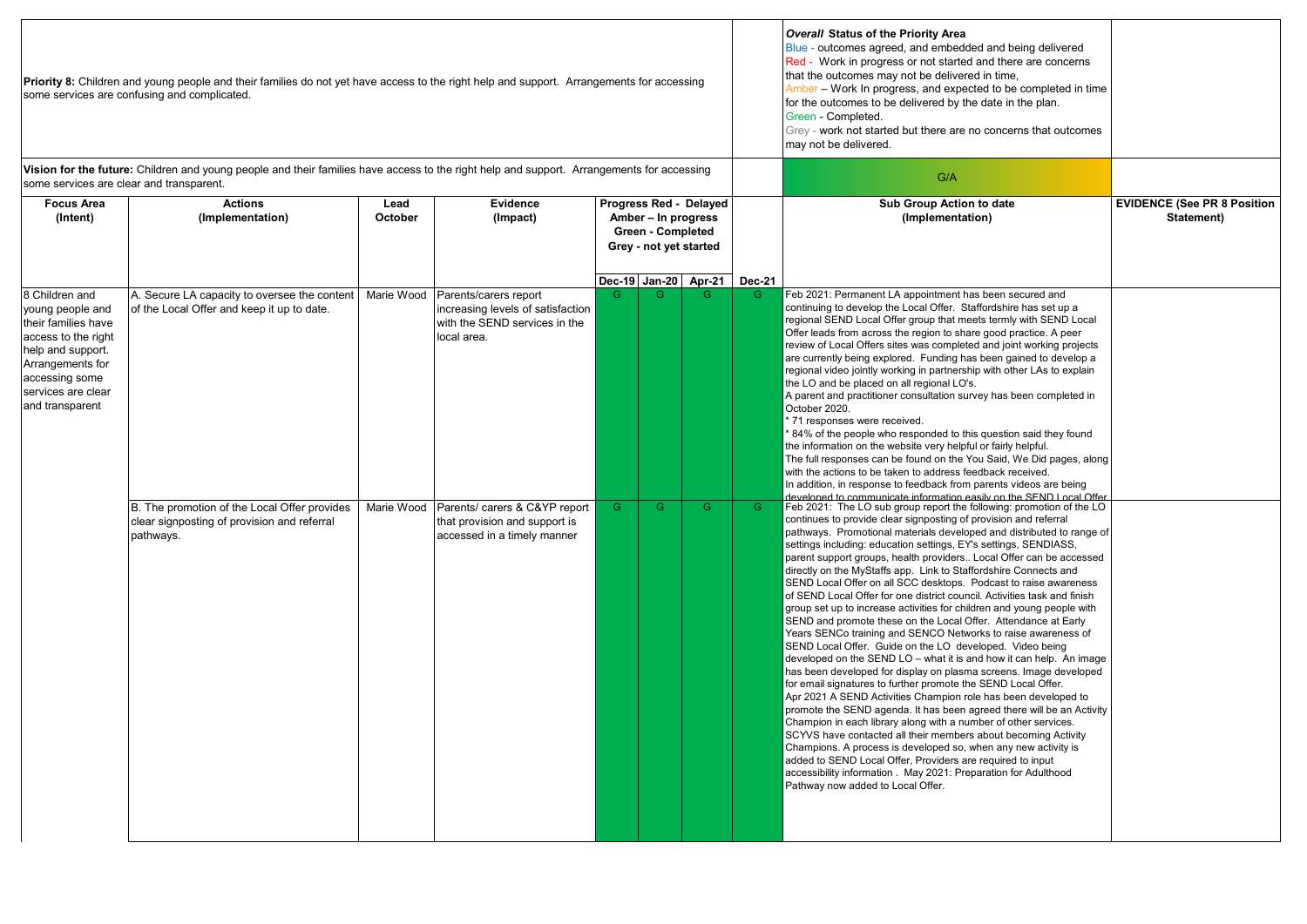| C. Commission "Mystery Shopper" surveys of<br>the Local Offer to identify strengths and<br>areas for development.                                                                                                               |                          | Marie Wood Mystery Shopper and<br>Evaluation                                                                                                                                                                                                                                                        | A            | G              | G              | G   | Jan 2020: Commission "Mystery Shopper" surveys of the Local Offer to<br>identify strengths and areas for development.<br>Feb 2021: The LO sub group report that a workshop to launch<br>mystery shopping took place in October 2019 with parents,<br>professionals and a young person recruited as 'mystery shoppers' of<br>the SEND Local Offer site. Currently there are 7 mystery shoppers.<br>Periodic case studies sent out to 'mystery shoppers' to identify<br>strengths and areas for development. Feedback from mystery<br>shoppers and actions taken published on You said, We Did pages.<br>Changes made as a result of the feedback include: adding image of<br>person in a wheelchair to the site and improvements on the search<br>facility.                                                                                                                                                                                         |                                                                                                                                                                                      |
|---------------------------------------------------------------------------------------------------------------------------------------------------------------------------------------------------------------------------------|--------------------------|-----------------------------------------------------------------------------------------------------------------------------------------------------------------------------------------------------------------------------------------------------------------------------------------------------|--------------|----------------|----------------|-----|----------------------------------------------------------------------------------------------------------------------------------------------------------------------------------------------------------------------------------------------------------------------------------------------------------------------------------------------------------------------------------------------------------------------------------------------------------------------------------------------------------------------------------------------------------------------------------------------------------------------------------------------------------------------------------------------------------------------------------------------------------------------------------------------------------------------------------------------------------------------------------------------------------------------------------------------------|--------------------------------------------------------------------------------------------------------------------------------------------------------------------------------------|
| D. Co-produce information sharing & joint<br>working protocols between professionals to<br>address the issues between providers<br>(Midlands Psychology and MPFT)                                                               | Nicola<br><b>Bromage</b> | EHCPs reflect a full description<br>of the CYP SEN and any health<br>and social care needs                                                                                                                                                                                                          |              | G              |                |     | Staffordshire. An external independent evaluation of the interface<br>between the Autism provider and CAMHS provider and CYP's and<br>families experience of care was commissioned by the CCG and took<br>place in July 2018 and the final report was agreed by the CCG in 2019.<br>A joint provider action plan led by the CCG to address required areas<br>of improvement was subsequently put in place with the two providers<br>associated with this pathway and delivered. The contract with the<br>Autism provider ended on 31/10/2019 and the CAMHS provider was<br>appointed as an interim provider to deliver the Autism Service.                                                                                                                                                                                                                                                                                                         | 1. Information Sharing<br>Agreement<br>2. Action Plan                                                                                                                                |
| E. Fully engage with existing CYP forums/<br>groups to establish clear protocol for how<br>they effectively support the coproduction of<br>SEND systems and processes.                                                          | Phil Pusey               | Improved satisfaction rates and<br>reduction in complaints and<br>tribunals<br>Information and feedback from<br>the engagement/consultation<br>events, together with individual<br>CYP/Parent/Carer feedback via<br>digital platforms.<br>Children's Voice Strategy and<br><b>Coordination Plan</b> | R.           | $\mathsf{A}$   | $\mathsf{A}$   | G/A | July 2019 - SENDIASS and Voice Project now a standing agenda item<br>at the SPG and are exploring development of a virtual Youth SPG for<br>YP to contribute to future SEND developments; inc the co-production<br>of SEND systems and processes.<br>LA have produced a data dashboard ready for use in Sept 2019.<br>LA/CCG Comms leads are working in partnership to co-produce a joint<br>SEND Newsletter and Engagement Plan to be signed off at SPG in<br>Sept with a joint consultation process between LA and CCGs<br>beginning in October/Nov 2019.<br>Oct 2019: L&G sub group reporting that these actions are ongoing and<br>on track to be complete; however initial timescale is very ambitious.<br>Nov 2019: Sub group report that actions are ongoing and on track to<br>be complete, but that the initial timescale is very ambitious.<br>Jan 2020: First meeting of the children and YP forum is due to take<br>place in Jan 2020. |                                                                                                                                                                                      |
| F. Through a team around the child principle<br>all stakeholders are engaged in the<br>development and review of plans across the<br>stages.                                                                                    | Dorne<br>d of SEND       | <b>EHCPs reflect smart</b><br>Collinson/Hea aspirations across the<br>education, health and social<br>care needs                                                                                                                                                                                    | $\mathsf{A}$ | $\overline{A}$ | G              | G/A | QA standards for assessment pathway have been developed and<br>approved                                                                                                                                                                                                                                                                                                                                                                                                                                                                                                                                                                                                                                                                                                                                                                                                                                                                            |                                                                                                                                                                                      |
| G. Agree a joint multi-agency standards and<br>quality assurance framework for EHCPs, to<br>ensure that plans are thorough,<br>comprehensive and detailed, and coproduced<br>within agreed timeframes, and reviewed<br>annually | Cathy<br>Nye             | EHCP assessments use child<br>Morris/Nadine centred approaches,<br>Young/Debbie transparent decision making<br>processes with clear lines of<br>governance involving<br>education, health and social<br>care                                                                                        | R            | G              | $\overline{G}$ | G   | Feb 2021: Joint Comm sub group report this is amber and that a QAF<br>for alternative provision is ongoing                                                                                                                                                                                                                                                                                                                                                                                                                                                                                                                                                                                                                                                                                                                                                                                                                                         | 1. SEND Parents Plan (issues'<br>log)<br>2. Autism Awareness (level 2)<br>training<br>3. Review of training and support<br>for parents (early 2020)<br>4. Mins SEND Parent's evening |
| H. Through the EHCP assessment &<br>planning task group, conduct multiagency<br>audit and report findings and implications to<br>the SEND partnership group                                                                     | Cathy<br><b>Bissell</b>  | Multi agency audit report<br>Morris/Lynsey published on the local offer                                                                                                                                                                                                                             | R            | G              | G              | G   | May 2021: All processes in place to allow multi-agency to proceed to<br>audit.                                                                                                                                                                                                                                                                                                                                                                                                                                                                                                                                                                                                                                                                                                                                                                                                                                                                     |                                                                                                                                                                                      |